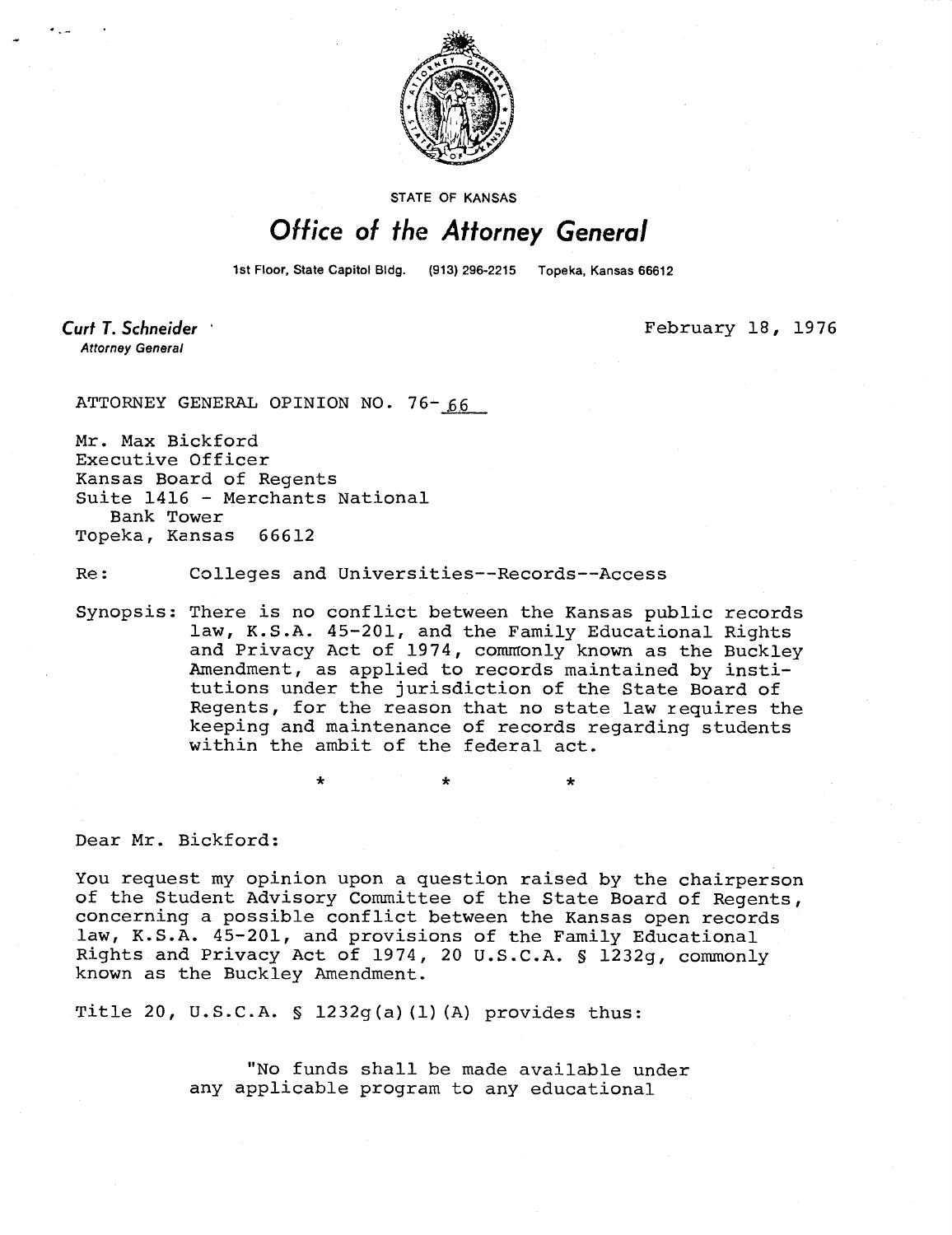Mr. Max Bickford Page Two February 18, 1976

> agency or institution which has a policy of denying, or which effectively prevents, the parents of students who are or have been in attendance at a school of such agency or at such institution . . . the right to inspect and review the education records of their children. If any material or document in the education record of a student includes 'information on more than one student, the parents of one of such students shall have the right to inspect and review only such part of such material or document as relates to such student or to be informed of the specific information contained in such part of such material. Each educational agency or institution shall establish appropriate procedures for the granting of a request by parents for access to the education records of their children within a reasonable period of time, but in no case more than forty-five days after the request has been made."

Under subsection § 1232g(d),

"For the purposes of this section, whenever a student has attained eighteen years of age, or is attending an institution of postsecondary education the permission or consent required of and the rights accorded to the parents of the student shall thereafter only be required of and accorded to the student."

Subsection (b) (1) provides in pertinent part that

"No funds shall be made available under any applicable program to any educational agency or institution which has a policy or practice of permitting the release of education records (or personally identifiable information other than directory information . . . of students without the written consent of their parents to any individual, agency, or organization, other than to the following . . . ."